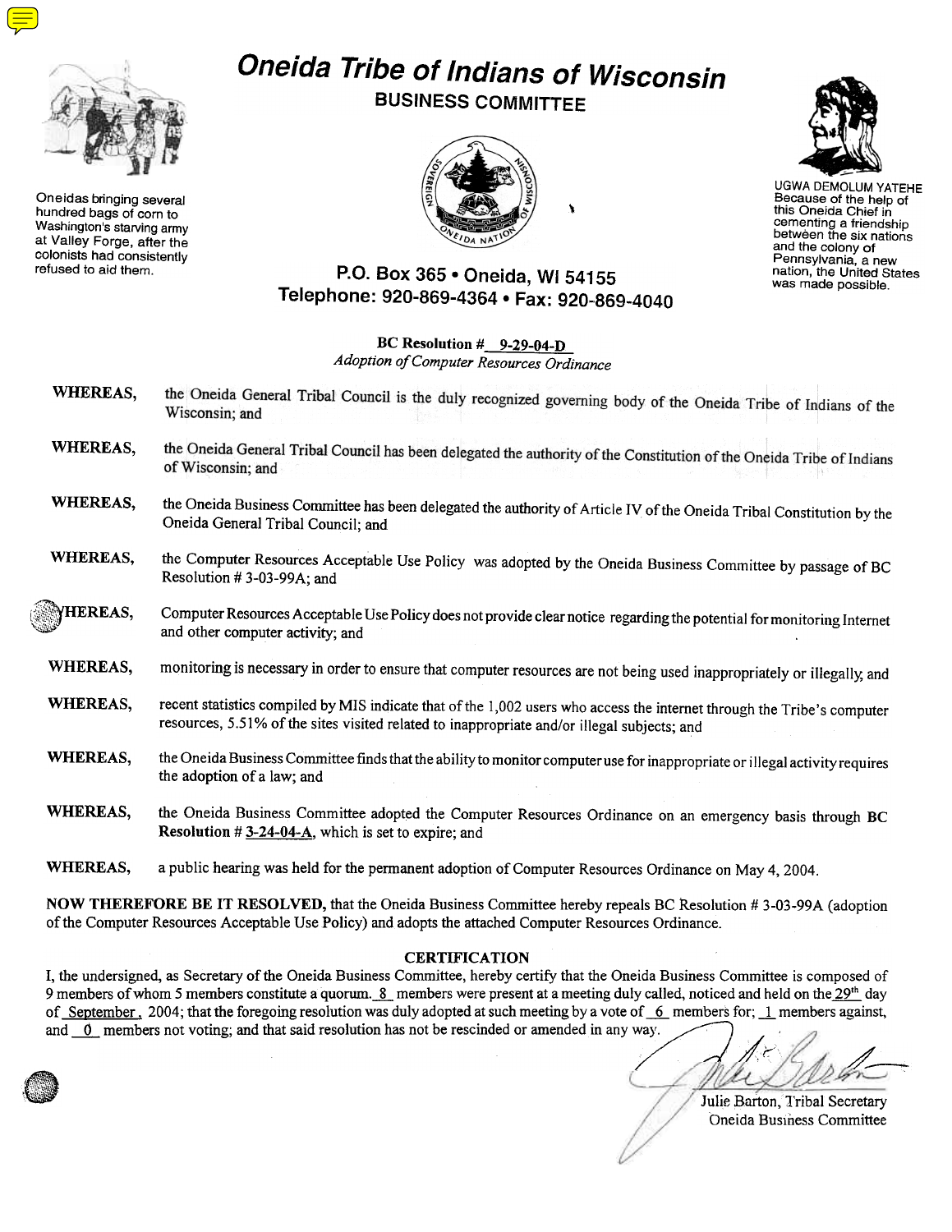### **Chapter 15 COMPUTER RESOURCES ORDINANCE**

| Purpose and Policy          | 15.6 | Privacy                                |
|-----------------------------|------|----------------------------------------|
| Adoption, Amendment, Repeal | 15.7 | Limitations on Use                     |
| Definitions                 | 15.8 | Computer Resources Acknowledgment Form |
| Acceptable Use              | 15.9 | Violations                             |
| Inappropriate Personal Use  |      |                                        |
|                             |      |                                        |

#### **15.1 Purpose and Policy.**

15.1-1. *Purpose*. The purpose of this policy is to regulate the usage of Tribally owned and operated computer resources.

15.1-2. *Policy*. It is the policy of the Tribe to provide its community and employees access to the tools necessary to participate in a technological society. Allowing limited personal use of these tools helps enhance the quality of the workplace and helps the Tribe to retain highly qualified and skilled workers and officials, as well as to develop the technological skills of the community. Pursuant to this law, users are permitted limited use of Tribal computer resources for personal needs if the use does not interfere with the authorized duties of the user or official business of the Tribe.

- (a) This law does not create a right to use Tribal computer resources for personal use.
- (b) This law in no way limits use of computer resources to fulfill authorized duties.

#### **15.2 Adoption, Amendment, Repeal**.

15.2-1. This law was adopted by BC Resolution # 9-29-04-B and effective immediately upon passage of that resolution.

15.2-2. This law may be amended by the Oneida Business Committee in accordance with Oneida legislative and administrative procedures.

15.2-3. Should a provision of this law or the application thereof to any person or circumstances be held as invalid, such invalidity shall not affect other provisions of this law which are considered to have legal force without the invalid portions.

15.2-4. All other Oneida laws, policies, regulations, rules, resolutions, motions and all other similar actions which are inconsistent with this law are hereby repealed unless specifically re-enacted after adoption of this law. Specifically, the following resolution is repealed by this law: BC-3-3-99-A (Adoption of Computer Resources Acceptable Use Policy).

15.2-5. This law is adopted under authority of the Constitution of the Oneida Tribe of Indians of Wisconsin.

#### **15.3 Definitions.**

15.3-1. This section shall govern the definitions of words and phrases used within this law. All words not defined herein shall be used in their ordinary and everyday sense.

15.3-2. "Computer Resources" means Tribally owned personal computers, networks, and software, including Internet connectivity and access to internet services and electronic-mail (e-mail). Limitations and monitoring of computer resources may also include, peripheral equipment, such as personal digital assistants (PDAs), telephones, facsimile machines, and photocopiers, only to the extent that the peripheral equipment is used in conjunction with Tribal personal computers and software.

15.3-3. "Employee" means an individual employed by the Oneida Tribe of Indians of Wisconsin.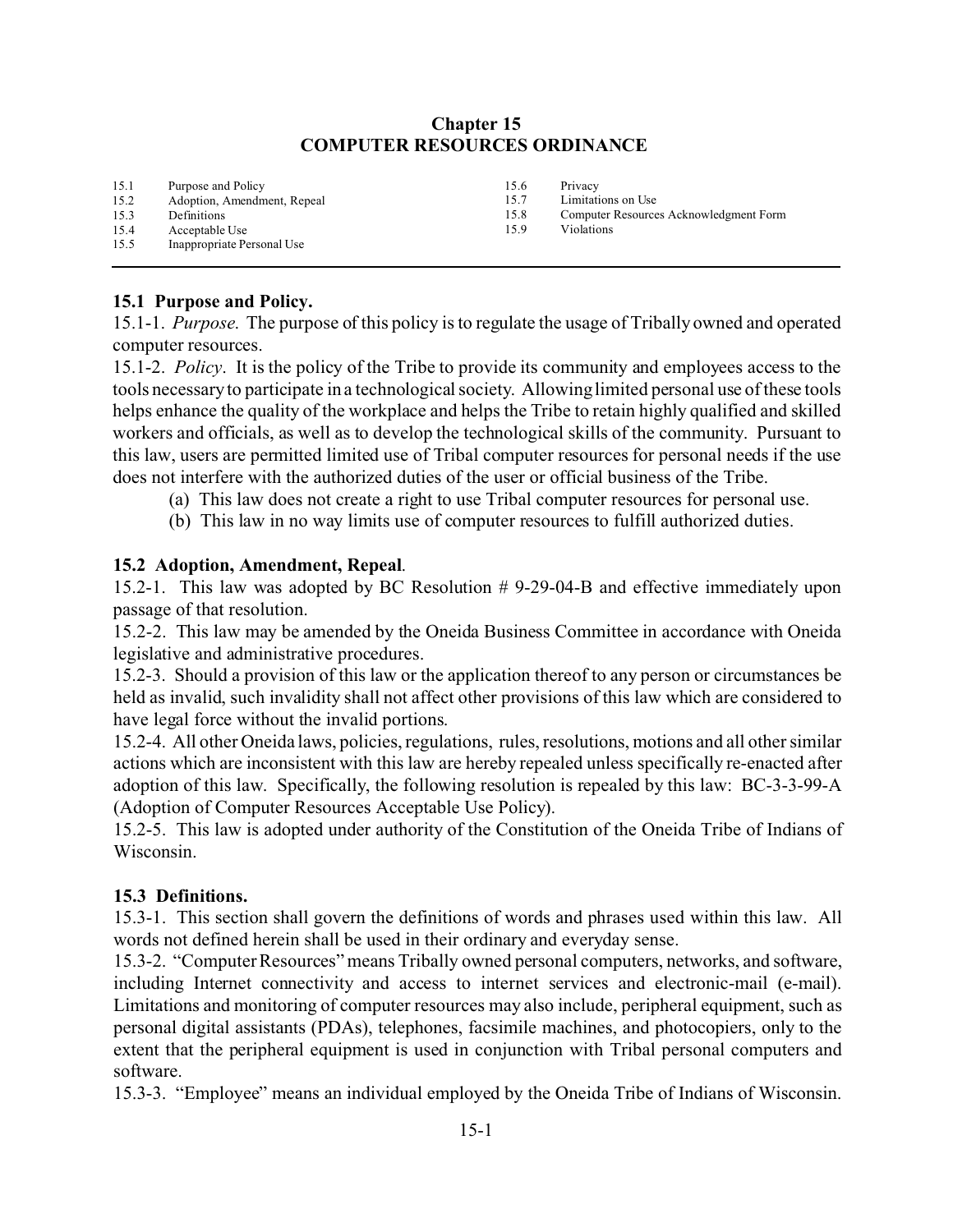15.3-4. "MIS" means the Oneida Management Information Systems Department.

15.3-5. "Personal Use" means computer resource use that is conducted for purposes other than accomplishing an authorized activity or official business of the Tribe.

15.3-6. "Tribe" means the Oneida Tribe of Indians of Wisconsin.

15.3-7. "User" means all those who use the Tribal computer resources, including but not limited to employees, independent contractor personnel, interns, members of boards, committees or commissions, volunteers, guests and visitors.

### **15.4 Acceptable Use**.

15.4-1. Users may utilize computer resources for authorized activities.

15.4-2. Users may engage in personal use of computer resources when such use does not interfere with the mission or operations of the entity in control of the resources and does not violate applicable personnel policies and procedures.

15.4-3. Employees may engage in limited personal use of computer resources if the usage does not violate section 5-1 or standards enacted pursuant to section 7-1.

### **15.5 Inappropriate Personal Use**.

15.5-1. Users are expected to conduct themselves professionally and to refrain from using Tribal computer resources for activities that are inappropriate. Misuse or inappropriate personal use of Tribal computer resources includes:

(a) Any personal use that could cause congestion, delay, or disruption of service to the network. For example, downloading video, sound or other large file attachments that can degrade performance of the entire network.

(b) The creation, copying, transmission, or retransmission of chain letters or unauthorized mass mailings regardless of the subject matter. An unauthorized mass mailing is a mailing sent to fifty (50) or more addresses without the permission of the employee's supervisor.

(c) Using Tribal computer resources for activities that are illegal.

(d) Using Tribal computer resources for activities that are offensive to fellow users. Such activities include: hate speech, or material that ridicules another on the basis of race, creed, religion, color, sex, disability, national origin, or sexual orientation.

(e) The creation, download, viewing, storage, copying, or transmission of sexually explicit or sexually oriented materials.

(f) Posting unauthorized information to external newsgroups, bulletin boards or other public forums.

(g) The unauthorized acquisition, use, reproduction, transmission, or distribution of any controlled information including computer software and data, that includes, copyrighted, trade marked or material with other intellectual property rights (beyond fair use), proprietary data.

(h) Unauthorized use of another user's password or account.

- (i) Excessive personal use of the internet pursuant to section 7-1 (a).
- (j) Maintenance of a private business without proper authorization.
- (k) Transmission of computer viruses or other malicious code.

### **15.6 Privacy.**

15.6-1. All activities on computer resources may be monitored, intercepted, recorded, read, copied,